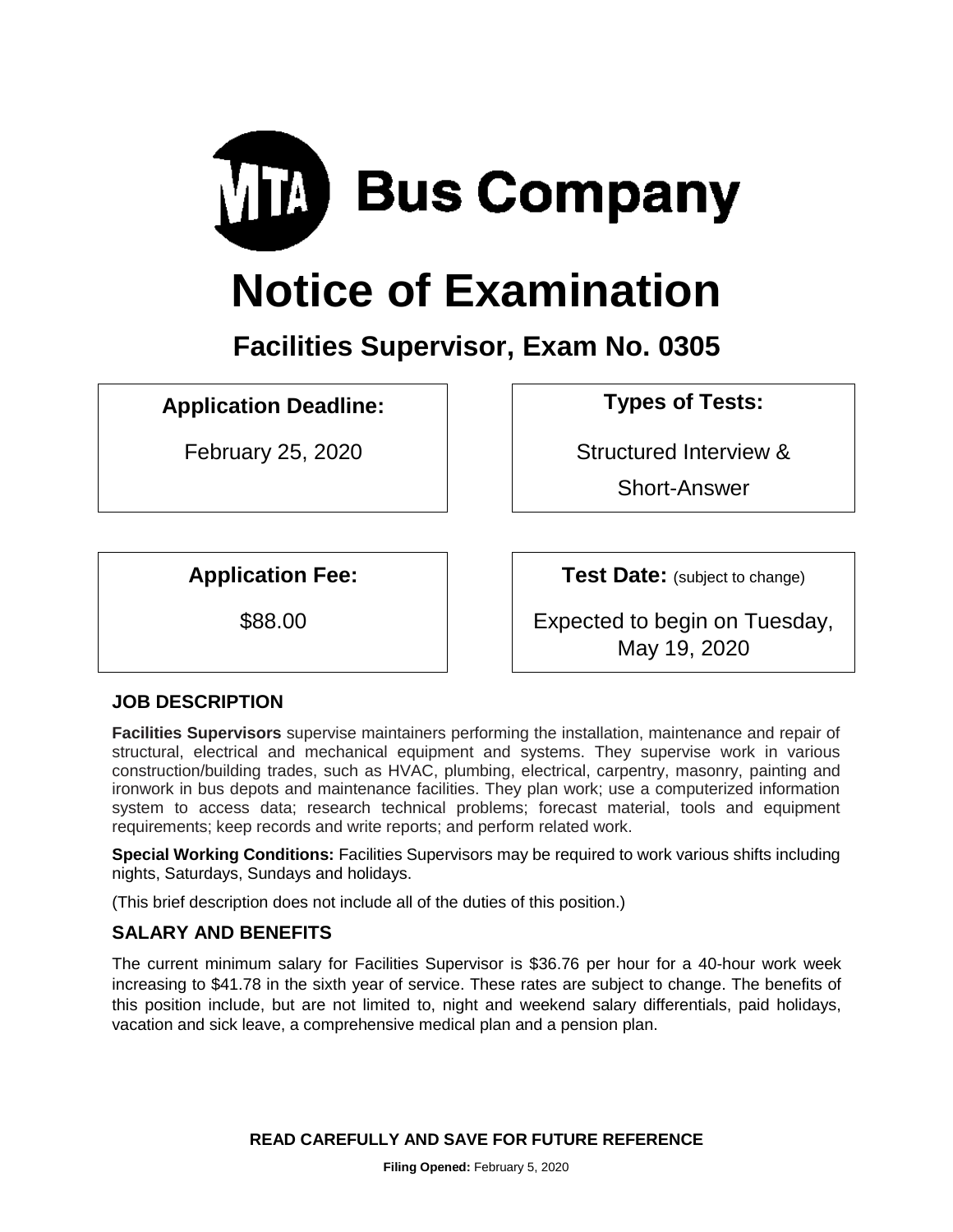## **HOW TO QUALIFY**

**Education and Experience Requirements:** By the **last day of the Application Period,** you must meet the criteria in **either** Section A **or** Section B below.

#### **Section A**

**A1.** Five years of satisfactory full-time experience as a **journey-level mechanic** (i.e., fully trained, proficient, knowledgeable, experienced, and competent) performing electrical, HVAC or electro-mechanical work.

#### **Section B**

- **B1.** Three years of satisfactory full-time experience as a **journey-level mechanic** performing the work described in "A1" above that were obtained **after** one of the following:
	- I. Two years of satisfactory full-time experience as a mechanic's helper, apprentice or trainee performing or assisting in the work described above; or
	- II. Graduation from a recognized trade school or technical school, approved by a state's Department of Education or comparable agency, with a major course of study in electrical, HVAC, electro-mechanical or a closely related field for at least 600 hours or more; or
	- III. Graduation from a vocational high school, approved by a state's Department of Education or comparable agency, with a major course of study in the trades described in "II" above or a closely related field; or
	- IV. Graduation from an accredited college or university with an AAS degree or higher in one of the trades described in "II" above or a closely related field.

If you have qualifying part-time experience, it will be credited on a prorated basis.

The vocational high school, technical school, or trade school must be approved by a State's Department of Education or a recognized accrediting organization. The college or university must be accredited by regional, national, professional or specialized agencies recognized as accrediting bodies by the U.S. Secretary of Education, and by the Council for Higher Education Accreditation (CHEA).

You are responsible for determining whether you meet the qualification requirements for this examination prior to submitting the *Application*. You may be given structured interview before we determine if you meet the qualification requirements. If you are marked "Not Qualified," your *Application* fee will **not** be refunded and you will **not** receive a score.

## **REQUIREMENTS TO BE APPOINTED**

**Driver License Requirement:** At the time of appointment you must have either (A) a Commercial Driver License (CDL) valid in the State of New York with no disqualifying restrictions that would prevent you from performing the duties of this title; or (B) a Motor Vehicle Driver License valid in the State of New York and a Learner Permit for a Class B CDL valid in the State of New York with no disqualifying restrictions that would prevent you from performing the duties of this title.

**Commercial Motor Vehicle Driving Experience in the Military or New York National Guard**: If you are an active member or former member (discharged in the past year) of the military or New York National Guard and have experience driving a Commercial Motor Vehicle in the military or New York National Guard, you may be eligible for a waiver of the New York State commercial driving skills test through the New York State Department of Motor Vehicles. If you believe that you may be eligible for this waiver, you must apply for the waiver through the New York State Department of Motor Vehicles.

**Drug Screening Requirement:** You must pass a drug screening in order to be appointed.

**Residency:** New York City residency is not required for this position.

(Continued)

#### **READ CAREFULLY AND SAVE FOR FUTURE REFERENCE**

**Filing Opened:** February 5, 2020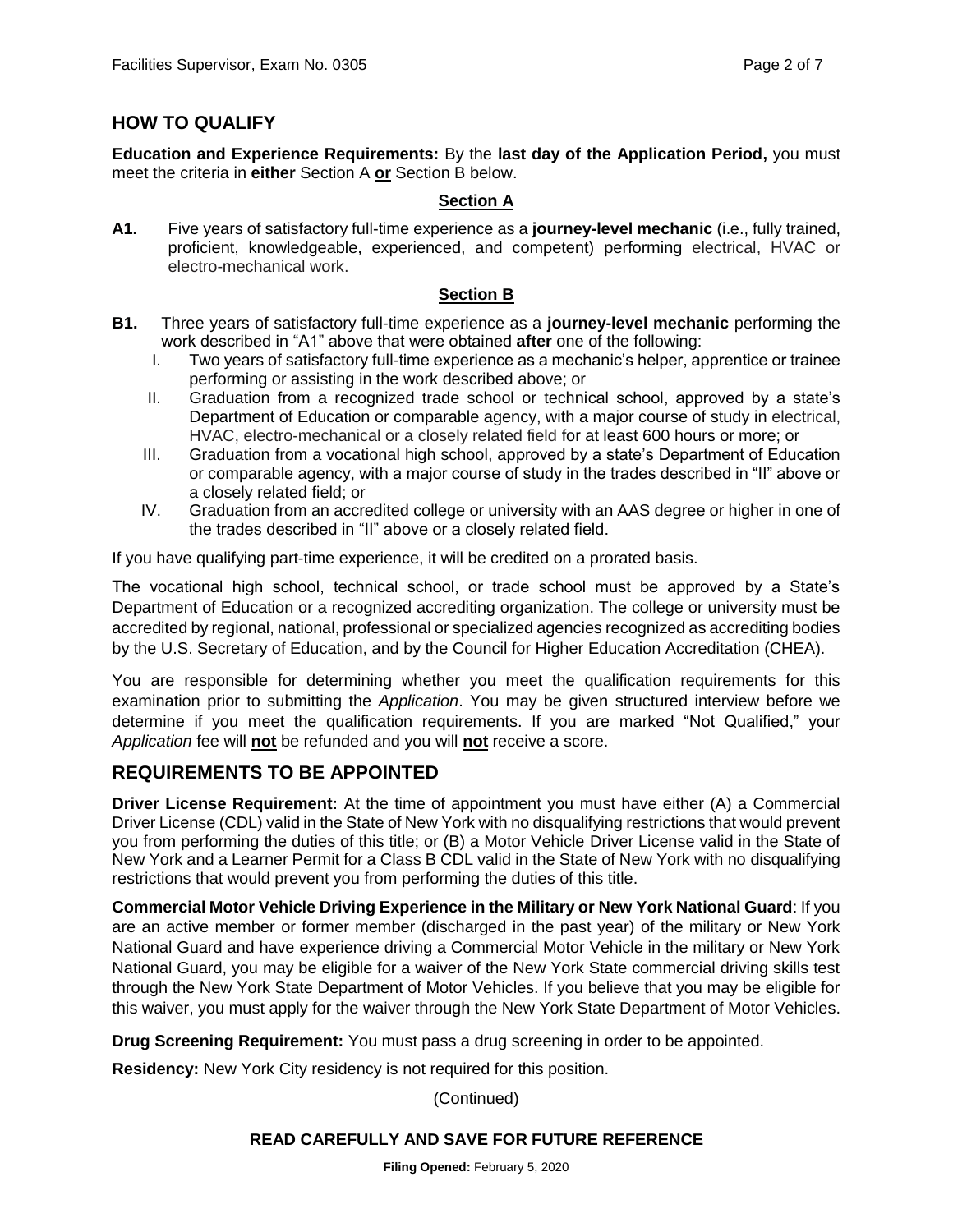## **REQUIREMENTS TO BE APPOINTED** (Continued)

**English Requirement:** You must be able to understand and be understood in English to perform the duties and responsibilities of the position.

**Proof of Identity:** Under the Immigration Reform and Control Act of 1986, you must be able to prove your identity and your right to obtain employment in the United States prior to employment with MTA Bus Company.

## **HOW TO OBTAIN AN APPLICATION**

During the application period, the application and other required forms for this examination will be attached to this Notice of Examination. Additional copies may be obtained during the application period at http://mta.info/nyct/hr/appexam.htm, or you may obtain a printed copy in person at the MTA Exam Information Center, as indicated below. Computers with internet access are available on a limited basis at branches of the New York Public Library, the Brooklyn Public Library and the Queens Library to patrons with a valid library card.

**MTA Exam Information Center:** Open Monday through Friday, from 9 AM to 3 PM, in the lobby at 180 Livingston Street, Brooklyn, New York. Directions: take the A, C, F or R trains to the Jay Street-Metro Tech Station, or the 2, 3, or the G train to the Hoyt Street Station. The MTA Exam Information Center will be closed on Monday, February 17, 2020 in observance of Presidents' Day.

#### **REQUIRED FORMS**

- 1. **Application:** Make sure that you follow all instructions included with your *Application*, including payment of fee. Save a copy of the instructions for future reference.
- 2. **Education and Experience Test Paper:** Write your social security number in the box at the top of the cover page, and the examination title and number in the box provided. This form must be filled out completely and in detail for you to receive your proper rating. Keep a copy of your completed Education and Experience Test Paper for your records.
- 3. **Foreign Education Fact Sheet (required only if you need credit for your foreign education for this examination):** If you were educated outside the United States, you must have your foreign education evaluated to determine its equivalence to education obtained in the United States. The services that are approved to make this evaluation, as well as instructions on how to submit this evaluation are listed in the *Foreign Education Fact Sheet* included with your application packet. When you contact the evaluation service, ask for a "document-by-document" (general) evaluation of your foreign education. Your foreign education evaluation **must** be submitted directly to NYC Transit's Examinations Unit by the service completing the evaluation. Foreign education evaluations received directly from applicants will **not** be accepted. You can also access the *Foreign Education Fact Sheet* on our website at [http://web.mta.info/nyct/hr/forms\\_instructions.htm.](http://web.mta.info/nyct/hr/forms_instructions.htm)

**Note:** If you have earned a higher-level degree in the United States that supersedes the level of education required to meet the qualification requirements, you do not need to submit a foreign education evaluation. However, you must indicate that you have completed the higherlevel degree in the United States; proof of acceptance into an academic program or school is not sufficient to determine satisfactory equivalency.

**READ CAREFULLY AND SAVE FOR FUTURE REFERENCE**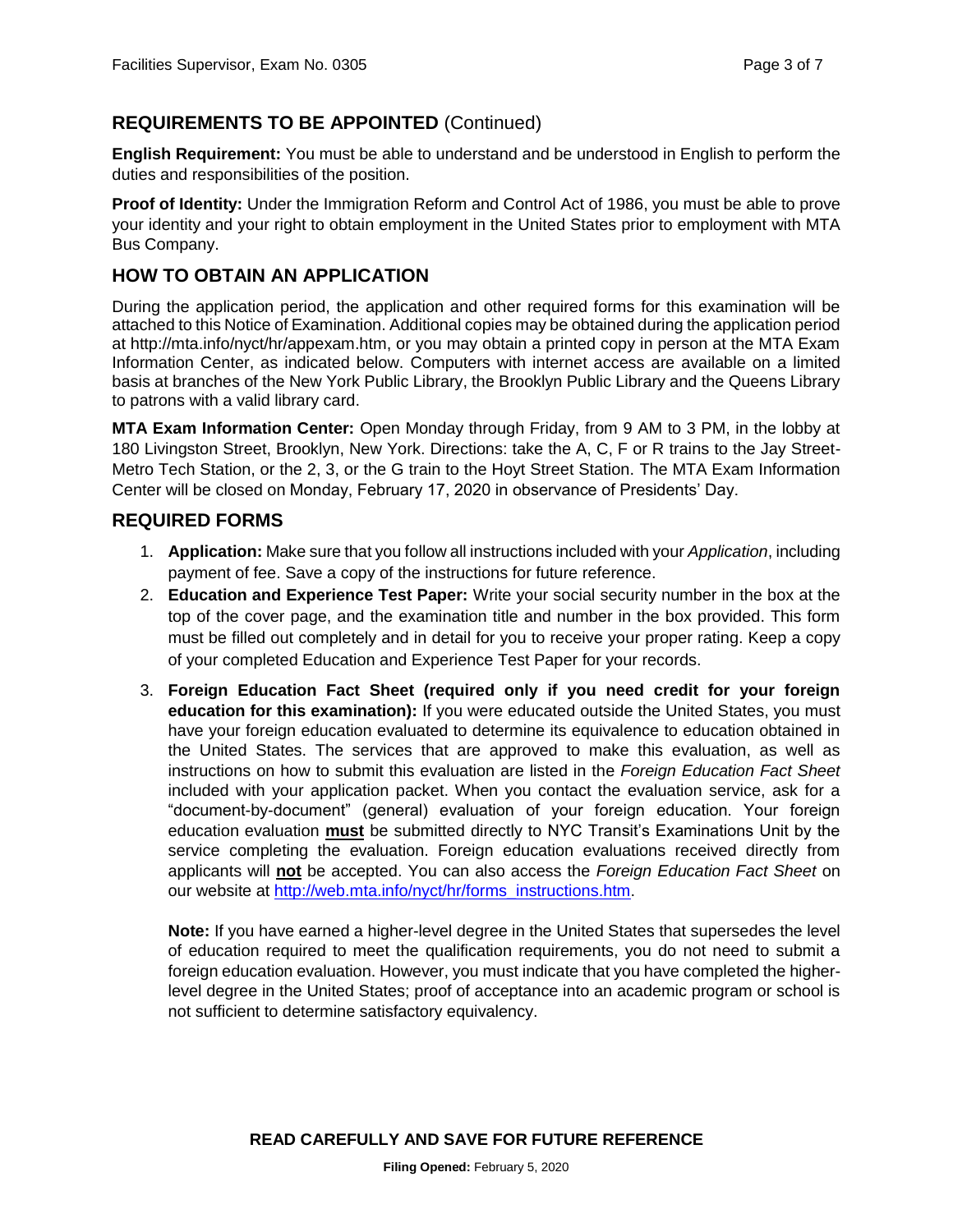# **HOW TO SUBMIT AN APPLICATION AND PAY THE APPLICATION FEE**

If you believe you meet the requirements in the "How to Qualify" section, you **must** apply by mail. MTA New York City Transit will **not** accept *Applications* in person.

#### **Applications by mail must:**

- 1. Include all of the required forms, as indicated in the "Required Forms" section above.
- 2. Be postmarked by the last day of the application period.
- 3. Be mailed to the address in the "Correspondence" section of this notice.
- 4. Include the appropriate fee in the form of a money order.

#### **The Money Order (Postal Money Order preferred) must:**

- 1. Be made payable to MTA New York City Transit.
- 2. Be valid for one year.
- 3. Have the following information written on it: your name, home address, the last four digits of your social security number, and the exam title and exam number.

Save your money order receipt for future reference and proof of filing an *Application*.

#### **Cash and personal checks will not be accepted**.

**Application Fee:** This fee is generally not refundable. Under special circumstances, you may be entitled to a refund. You should refer to the Department of Citywide Administrative Services ("DCAS") General Exam Regulations to determine if you are entitled to a refund prior to requesting a refund. You can refer to the bottom of the last page of the Notice of Examination for instructions on how to obtain a copy of the DCAS General Exam Regulations.

## **HOW TO SUBMIT AN APPLICATION WHEN REQUESTING A FEE WAIVER**

Applicants who wish to request a fee waiver must obtain an *Application* in person at the MTA Exam Information Center as indicated above and must submit the *Application* and required forms by mail to the address in the "Correspondence" section below **by the last day of the application period**.

MTA New York City Transit will not accept applications in person. Additional information on how to request an application fee waiver is available with the *Application.*

## **ADMISSION LETTER**

An *Admission Letter* will be mailed to you about 10 days before the first date of testing. If you do not receive an *Admission Letter* at least 4 days before this date, you may obtain a duplicate letter at the MTA Exam Information Center (as indicated above). A paper copy of the *Admission Letter* is your ticket for admission to the test.

Applicants **must** keep their mailing address **up to date**. Please refer to the Correspondence section below for instructions on how to update your address and other contact information.

## **THE TEST**

The test will consist of two distinct components: a competitive structured interview and a qualifying short-answer test. The structured interview and short-answer test will be given in a single session on the same day. The score that is required to pass each component will be determined at a later date. Your score on the competitive structured interview will determine your place on the eligible list.

(Continued)

#### **READ CAREFULLY AND SAVE FOR FUTURE REFERENCE**

**Filing Opened:** February 5, 2020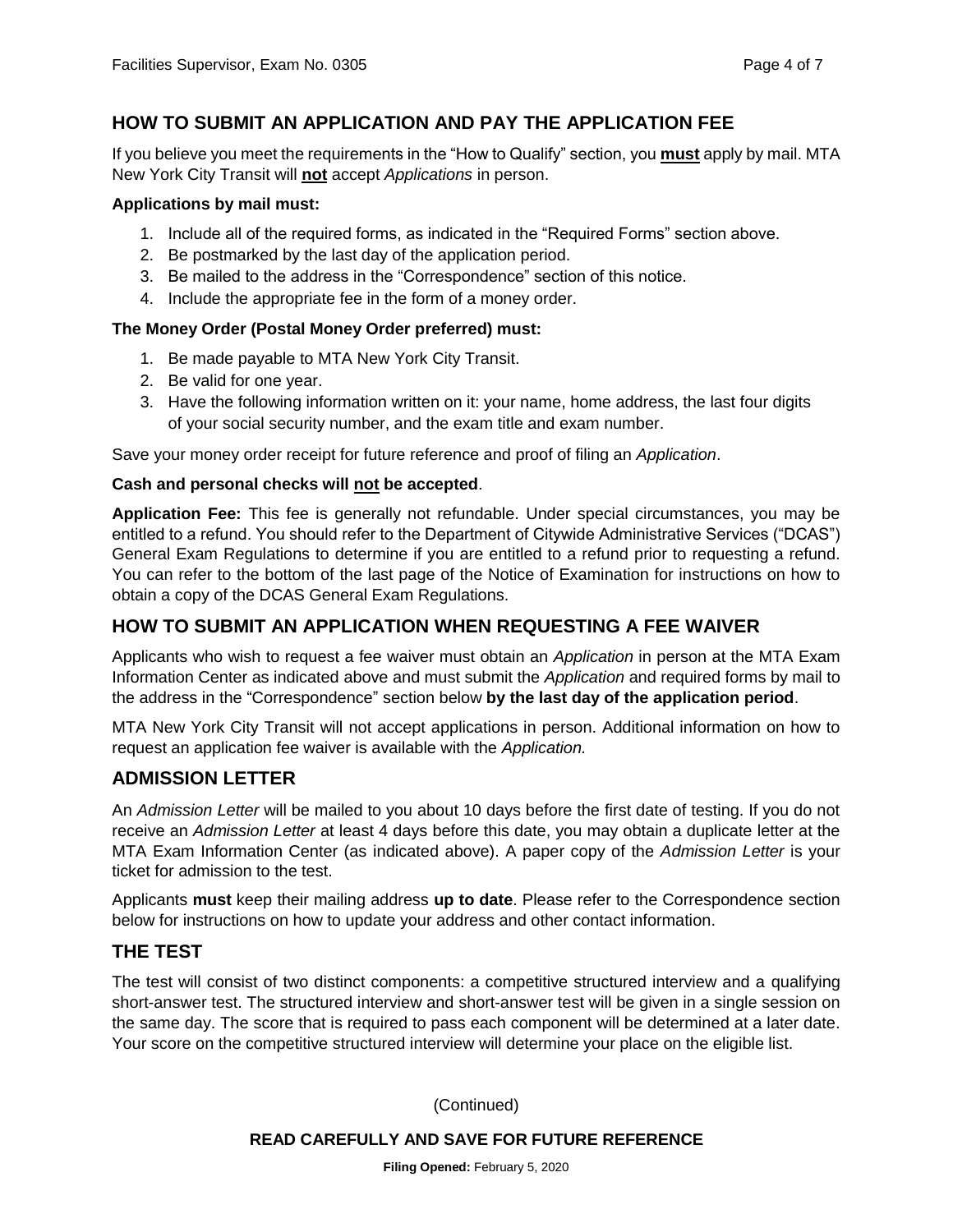# **THE TEST** (Continued)

The structured interview will be comprised of a knowledge-based part and a supervisory abilities assessment. The competitive knowledge-based part may include questions on the installation, troubleshooting, inspection, repair, testing and maintenance of facility equipment as it relates to the electrical, HVAC and plumbing trades, including tools and equipment used in these trades.

The qualifying supervisory abilities assessment may include questions on the following abilities:

- **Oral Comprehension** -- Ability to understand spoken English words and sentences
- **Oral Expression** -- Ability to use English words or sentences in speaking so others will understand
- **Planning and Organizing** Establishing a course of action for self and/or others to accomplish a specific goal; planning proper assignment of personnel and appropriate allocation of resources
- **Delegation** Utilizing subordinates effectively; allocating decision-making and other responsibilities to the appropriate subordinates
- **Management Control** Establishing procedures to monitor and/or regulate processes, tasks, or activities of subordinates and job activities and responsibilities; taking action to monitor the results of delegated assignments or projects
- **Analysis** Identifying problems, securing relevant information, relating data from different sources and identifying possible causes of problems
- **Judgement** Developing alternative courses of action and making decisions based on logical assumptions that reflect factual information

The qualifying short-answer test may include questions on the installation, troubleshooting, inspection, repair, testing and maintenance of facility equipment as it relates to the carpentry and iron work trades, including tools and equipment used in these trades.

You will be scheduled to take the tests on one of the dates as indicated in the above "Test Date" box. You will be randomly assigned to a test date and location, and you cannot request that your scheduled test date or location be changed, unless you meet the conditions in the "Special Arrangements" section below.

# **TEST ADMINISTRATION GUIDELINES**

**Warning:** You are not permitted to enter the test site with cellular phones, smart watches, beepers, pagers, cameras, portable media players, or other electronic devices. Calculators are **not** permitted. Electronic devices with an alphabetic keyboard or with word processing or data recording capabilities such as planners, organizers, etc. are prohibited. If you use any of these devices in the building at any time before, during or after the test, you may **not** receive your test results, your test score may be nullified, and your application fee will **not** be refunded.

(Continued)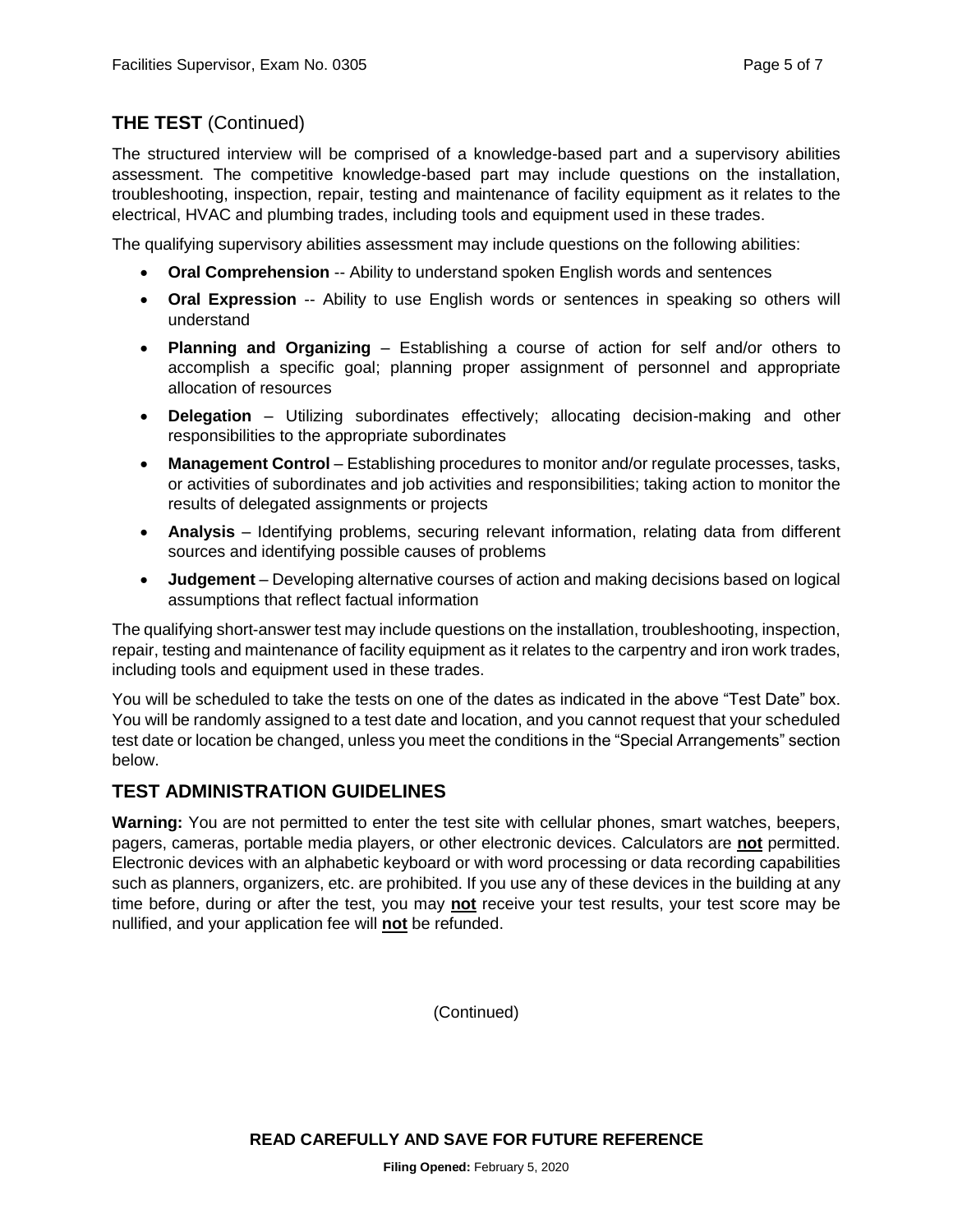# **TEST ADMINISTRATION GUIDELINES** (Continued)

**Required Identification: You are required to bring one (1) form of valid (non-expired) signature and photo bearing identification to the test site**. The name that was used to apply for the exam must match the first and last name on the photo ID. A list of acceptable identification documents is provided below**. If you do not have an acceptable ID, you may be denied testing.** Acceptable forms of identification (bring one) are as follows: State issued driver's license, State issued identification card, US Government issued Passport, US Government issued Military Identification Card, US Government issued Alien Registration Card, IDNYC, Employer ID with photo, or Student ID with photo.

**Leaving:** You must leave the test site once you finish the test. If you leave the test site after being fingerprinted but before finishing the test, you will not be permitted to re-enter. If you disregard this instruction and re-enter the test site, you may not receive your test results, your test score may be nullified, and your application fee will not be refunded.

## **THE TEST RESULTS**

If you meet the education and experience requirements and pass the competitive structured interview and qualifying short-answer test, your name will be placed in final score order on an eligible list and you will be given a list number. You will be notified by mail of your test results. If you meet all requirements and conditions, you will be considered for appointment when your name is reached on the eligible list.

## **ADDITIONAL INFORMATION**

**Probationary Period:** You will be required to complete a one-year probationary period. If you do not successfully complete the probationary period, you may be terminated.

**Promotion Examination:** A promotion examination for this title is being held for eligible MTA Bus Company employees. The names appearing on the promotion list will be considered first in filling vacancies.

## **SPECIAL ARRANGEMENTS**

**Special Test Accommodations:** If you plan to request special testing accommodations due to disability or an alternate test date due to your religious belief, follow the instructions included with your *Application* and mail your request to the address found in the "Correspondence" section below no later than 30 days prior to the first scheduled test date.

**Make-Up Test:** You may apply for a make-up test if you cannot take the structured interview and short-answer test on the scheduled date for any of the following reasons:

- 1. Compulsory attendance before a public body;
- 2. On-the-job injury or illness caused by municipal employment where you are an officer or employee of the City;
- 3. Absence from the test within one week after the death of a spouse, domestic partner, parent, sibling, child, or child of a domestic partner where you are an officer or employee of the City;
- 4. Absence due to ordered military duty;
- 5. A clear error for which MTA New York City Transit is responsible; or
- 6. A temporary disability, pregnancy-related, or child-birth related condition preventing you from taking the test.

(Continued)

#### **READ CAREFULLY AND SAVE FOR FUTURE REFERENCE**

**Filing Opened:** February 5, 2020